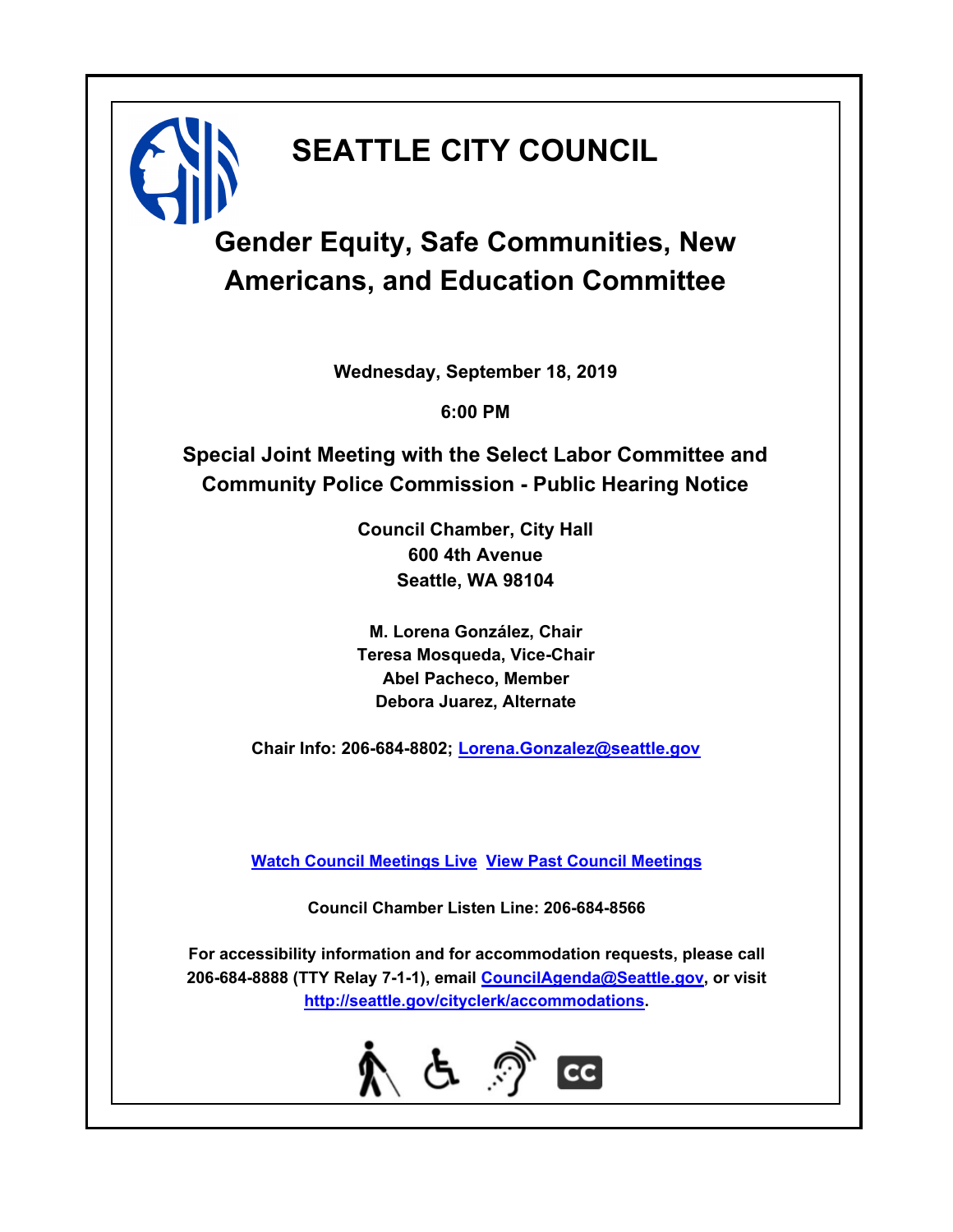# **SEATTLE CITY COUNCIL**

## **Gender Equity, Safe Communities, New Americans, and Education Committee**

## **September 18, 2019 - 6:00 PM**

## **Special Joint Meeting with the Select Labor Committee and Community Police Commission - Public Hearing**

**Meeting Location:**

Council Chamber, City Hall, 600 4th Avenue, Seattle, WA 98104

http://www.seattle.gov/council/committees/safe-communities **Committee Website:**

### **Public Hearing Notice**

The Gender Equity, Safe Communities, New Americans, & Education Committee, Select Labor Committee, and Community Police Commission will jointly hold a public hearing on the effectiveness of the City's police accountability system. This hearing is being held at least ninety (90) days before the City begins collective bargaining agreement negotiations with the Seattle Police Management Association (SPMA) and in accordance with Seattle Municipal Code 4.04.120.

### **Written Comments**

Written comments may be sent to: Councilmember Lorena González Attn: Cody Reiter PO Box 34025 Seattle, WA 98124-4025 or email to: Lorena.Gonzalez@seattle.gov All comments received are considered public records.

### **Accessibility and Request for Accommodations**

Council Chambers is ADA accessible. An Induction Loop assistive listening system is installed. Handheld amplified receivers and headsets are also available upon request. Please check-in with Council staff upon arrival.